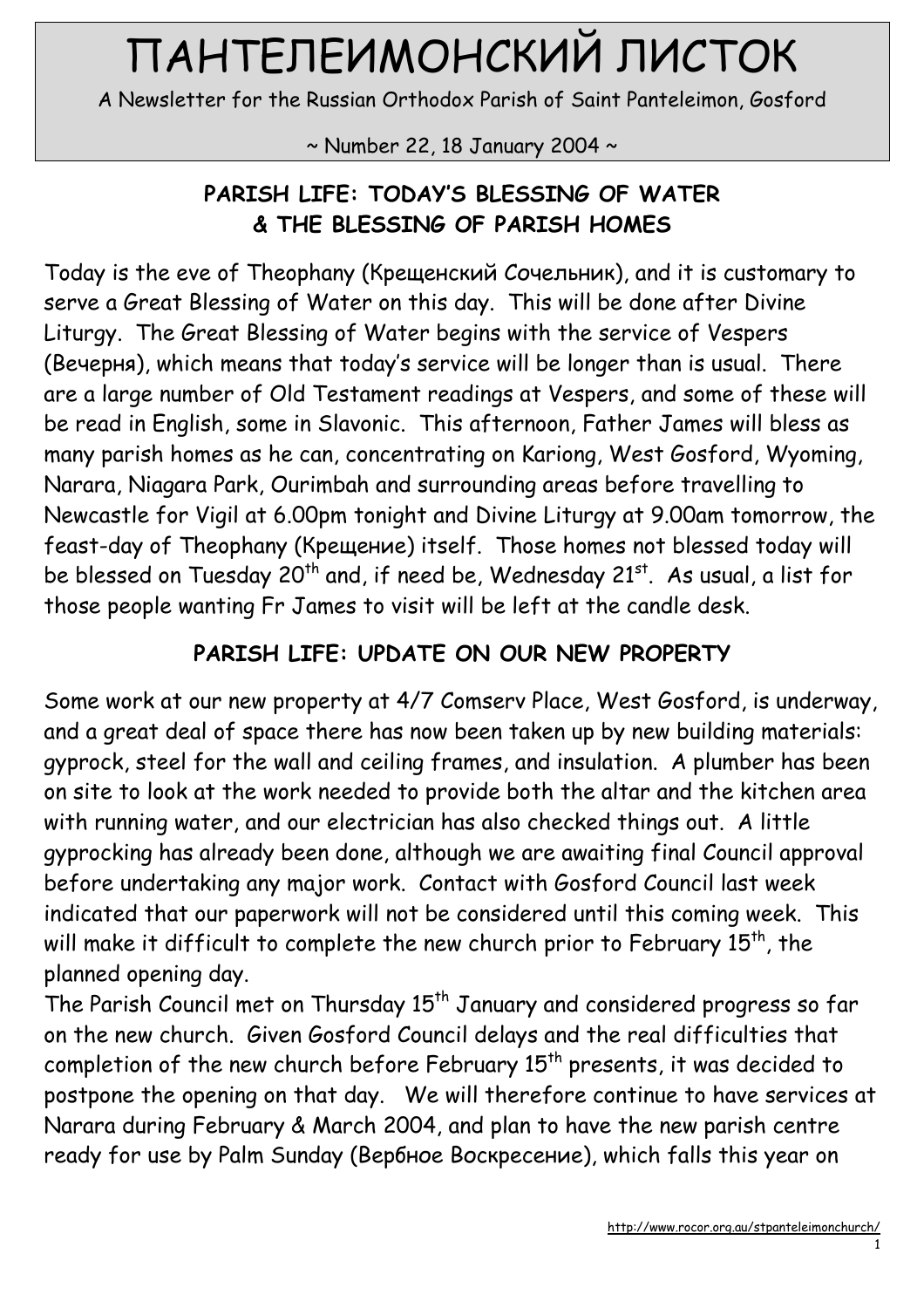April  $4^{th}$ . We hope to be able to celebrate the Easter services at the new church, holding our official opening in May or June 2004.

This change of plans allows the building team a bit more time to get things right, and will ensure that the whole centre is completed by the time the official opening takes place. Regular updates on progress will be given in the newsletter and at church.

### CHURCH LIFE: "THE VOICE" NEWSPAPER

Late last year, Vladika Hilarion decided that the English-language edition of the diocesan newspaper "Word of the Church" («Церковное Слово») would be incorporated into another newspaper, "The Voice". "The Voice" is an Englishlanguage missionary newspaper that has been produced over the last few years by Hieromonk Joachim of Saint John the Baptist Skete, a small monastic community based in Kentlyn. We will have a number of copies of each issue available for purchase at a cost of \$2.00. All parishioners are encouraged to purchase this fine publication, which always contains edifying & profitable reading material.

### THE PRAYERS OF THE FAITHFUL ARE ASKED FOR:

The sick & suffering: Metropolitan Vitaly, our parishioners Fyodor & Antonina Tialshinsky, Ioann, Alexander, Nina, Alexandra, child Ksenia Special needs: Katherine, David, Paraskeva, Antonina, Nicholas & family

Expectant mothers: Alla, Irene

Newly-baptised: Elizabeth (Heather)

Preparing for marriage: Gregory & Elizabeth (Heather), to be married on 25.1.2004

Newly-reposed: Jason (non-Orthodox), killed tragically on 11.1.2004

## NATIVITY EPISTLE OF METROPOLITAN LAURUS, FIRST HIERARCH OF THE RUSSIAN ORTHODOX CHURCH ABROAD

In the name of the Father, the Son and the Holy Spirit!

In its hymns for the Nativity of Christ, the Holy Church says of the incarnation of God the Word: "He became man in His love for mankind" (sticheron on "Lord, I have cried...", Tone 2).

It is precisely this love for mankind which moved our Lord Jesus Christ, the second Hypostasis of the Holy Trinity, to be born of the Virgin in the lowly cave of Bethlehem. The Lord assumed flesh, not for the salvation of some abstract humanity, but for the salvation of each of us individually.

All of us are, as children, dear to our heavenly Father, so dear that He not only took upon Himself the "guise of a servant", but endured all the afflictions of a life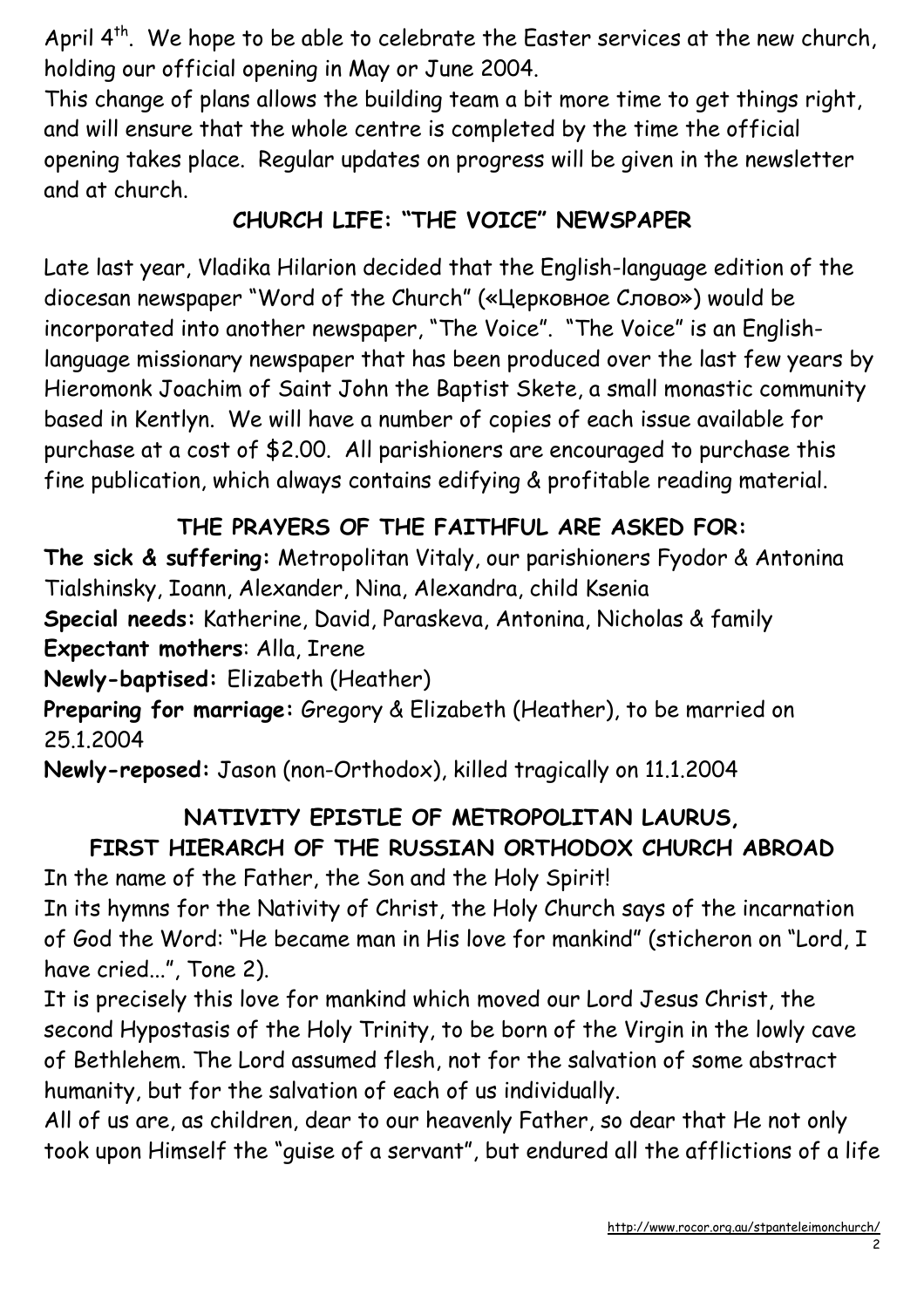of poverty and wandering for the sake of our salvation, enduring mockery, torture and death on the Cross.

The voluntary sufferings of our Savior are the highest proof of His divine love for each of us. His love is ever efficacious, for His very nature is love, and at any given moment it is knocking at the heart of every lost man.

The Lord has told us that there will be great joy in heaven over a single penitent sinner.

Let us pay Him back with repentance for His love for mankind, and we will share His ineffable joy in eternity with the inhabitants of heaven. Then will no man take our joy from us (Jn. 16: 22).

The Lord came to earth to save us from slavery to sin, the devil and death; He came that we might inherit and share with Him a "joy fulfilled" (Jn. 17: 13). The day of the incarnation of Christ is the most joyous day in the history of mankind, for "today He Who is without beginning beginneth; the hosts of heaven rejoice, and earth and men are glad" (sticheron on the Praises). And we also are called to participate, having cleansed ourselves of all defilement of flesh and spirit in the mystery of repentance, and united ourselves at the divine Table with the Lord Who loves mankind.

Now, as never before, the time has come for the children of the Church Abroad to intensify their prayers for us, their pastors, that, with the help of God, we may not commit any errors at this fateful time for the Church, but may continue to steer the ship of the Church to the safe harbour of our common salvation. Dear archpastors, pastors and flock, I greet you warmly on the joyous feast of the Nativity of Christ. Amen.

#### +Metropolitan Laurus Nativity of Christ, 2003

#### COMMUNITY LIFE: RUSSIAN SCOUT CAMP

Националная Организация Русских Скаутов

Between December  $27<sup>th</sup>$  and January  $1<sup>st</sup>$ , the National Organisation of Russian Scouts (NORS) held its' annual camp at Telford, a campsite located within the bounds of the Royal National Park on Port Hacking. Together with a number of leaders, approximately 50 young people (ages 7-25) attended, including some of our own parishioners. Archbishop Hilarion and Father James both visited the camp on the Open Day, Monday December 29<sup>th</sup>, and together served a moleben to Saint George (the patron saint of Russian Scouts), Saint Seraphim (the centenary of whose glorification we celebrated in 2003), and the first Russian Scout, New-Martyr Tsarevich Alexei (the centenary of whose birth we celebrate in 2004). Vladika and Father James later had a beseda with the camp participants, Vladika